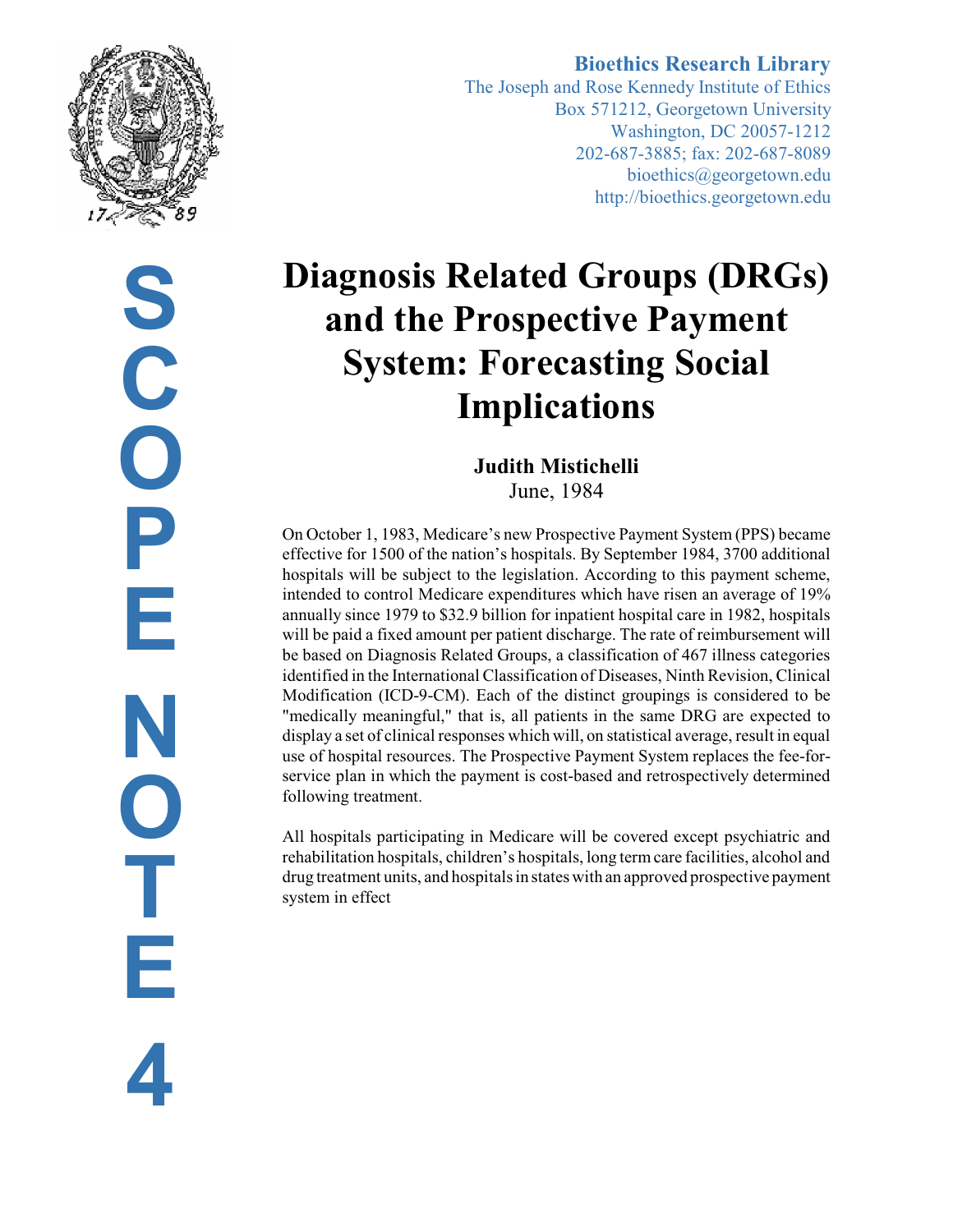The SCOPE NOTE SERIES is intended to present a current overview of issues and viewpoints related to a specific topic in biomedical ethics. It is not designed as a comprehensive review, but rather it offers immediate reference to facts, opinion, and legal precedents (if applicable) for scholars, journalists, medical and legal practitioners, students, and interested laypersons.

The payment system is being phased in over a three year period. During the first year, payments are based 75% on a hospital's own specific rate and only 25% on regional averages. By the end of the third year, payments will be based 100% on national DRG rates.

The use of Diagnosis Related Groups as a caseclassification systemwas developed in 1975 under the leadership of John D. Thompson, head of the Yale School of Medicine's Division of Health Services Administration.

## **LEGISLATION AND REGULATIONS**

The scarcity of response to the new legislation by social commentators, economists, policy makers, and ethicists is likely due to the swift development and passage of the law as well as the regulations which implement it. The Tax Equity and Fiscal Responsibility Act (TEFRA), signed into law September 3, 1982, mandated the development of a prospective payment methodology for Medicare reimbursement to hospitals. Health and Human Services Secretary, Richard Schweiker, submitted a plan in December 1982 based on administration proposals. Draft legislation was quickly appended to the fast-moving and, highly publicized Social Security Amendments of 1983. Few legislators became actively involved, some commentators feel, because attempts to limit funding rarely become popular issues. As a result, provisions of the legislation were largely designed behind the scenes by legislative aides. The Ways and Means Subcommittee on Health finalized and wrote up the bill in one day, February 24. In April, only four months after initial appearance of a PPS plan, the Social Security Amendments Act of 1983

(Public Law 98-21) was signed into law, with Title VI containing the new Medicare payment system.

An Interim Final Rule, consisting of the regulations to execute the legislation, was published in the Federal Register on 1 September 1983. The Final Rule, containing some alterations in response to public comment, appeared on 3 January 1984. (Details of these regulations appear in the body of this Scope Note.) It should be noted that the drive to implement the PPS legislation was so rushed that many hospitals were forced to accept it less than a month after preliminary regulations were published and several months before the appearance of the Final Rule.

#### **ADMINISTRATION AND OVERSIGHT**

The Health Care Financing Administration oversees the new Medicare payment system. A Prospective Payment Assessment Commission, appointed by the Office of Technology Assessment, will serve as an advisory body to assess new and existing medical procedures and services, and to provide recommendations on the annual inflation factor and DRG recalibration. The Commission is composed of fifteen members with expertise and experience in the provision of health care, including physicians, nurses, employers, economists, third-party payers, and biomedical researchers. Dr. Stuart Altman, Dean of the Florence Heller School for Advanced Studies in Social Welfare at Brandeis University, has been appointed chairperson.

At the local level, quality of care, the validity of diagnostic information and appropriateness of admissions and discharges are reviewed by Peer Review Organizations. PROs will replace present Professional Standards Review Organizations (PSROs). All PROs are composed of licensed doctors of medicine and osteopathy engaged in practice in the appropriate geographic area.

# **ADJUSTMENTS FOR FACILITIES AND ATYPICAL CASES**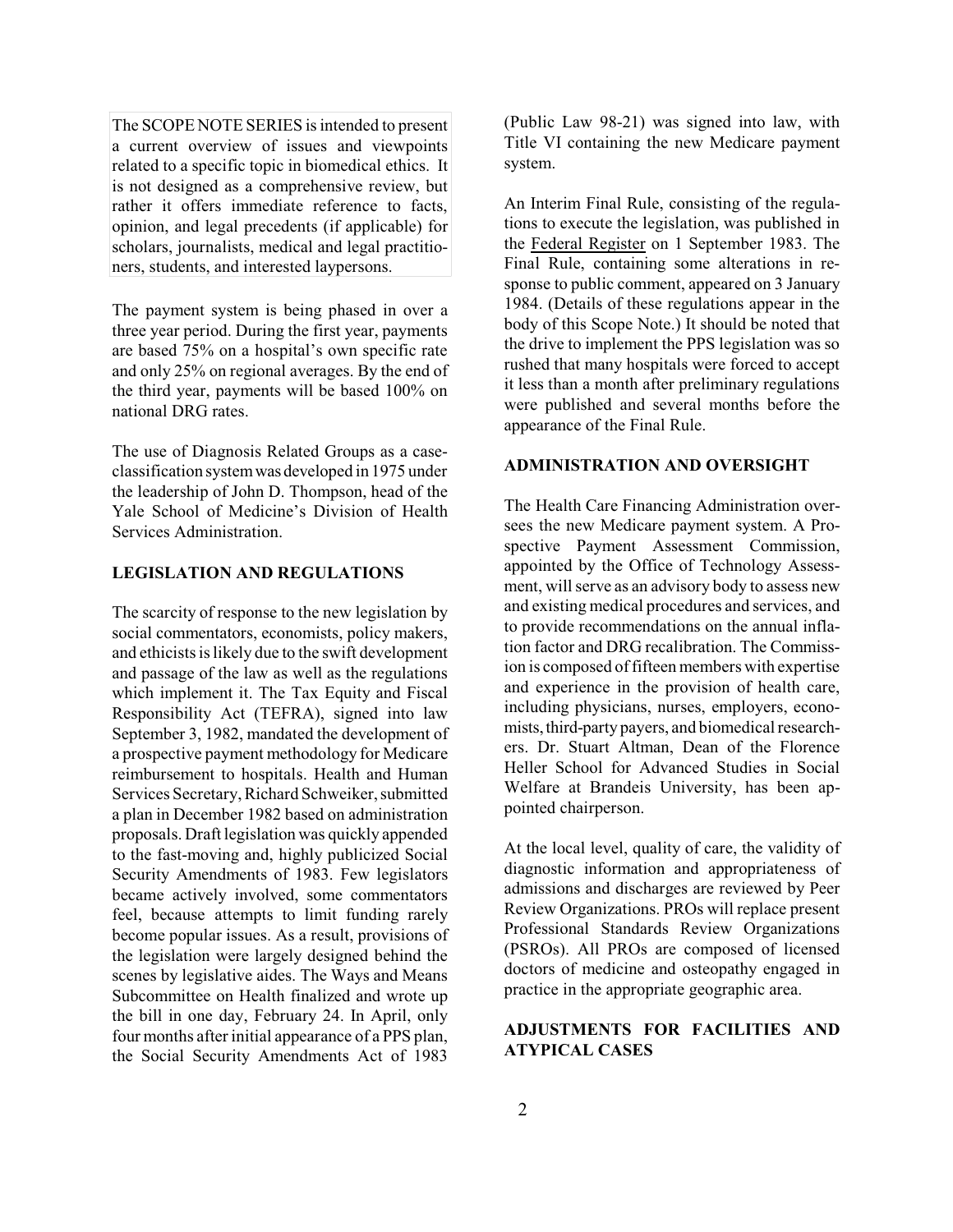Adjustments which increase the dollar rate for DRG reimbursement are available for sole community hospitals, cancer hospitals, referral centers such as the Mayo Clinic, and teaching hospitals. Medical education costs and cancer treatment will be reimbursed on a "reasonable cost" basis. Sole community hospitals will continue indefinitely to receive payment on a 75% hospital specific and 25% DRG rate.

Additional payment is authorized for "outlier" cases, defined as cases involving an unusually long length of stay or resulting in costs substantially above the DRG rate. Excess costs must be 1.5 times the DRG rate. Length of stay must exceed the mean length of stay for the DRG generally by 20 days. The hospital receives no extra payment until the qualifications are met, thus, for example, no compensation is provided for the first 20 atypical stay days.

#### **SOCIAL IMPLICATIONS**

Social concerns voiced in the early stages of the new system relate to issues of economics, justice, control and quality of patient care. Since rural hospitals and facilities in less costly geographic areas are likely to be able to perform more procedures and provide care at or below the DRG rate, policy makers and economic researchers predict a massive movement of funds away from urban areas and the Northeast. An outcry from legislators carefully watchful of funding for home districts is expected. A significant loss of Medicare expenditures could contribute to an imbalance of economic stability in some areas, especially inner cities.

Changing economic characteristics naturally translate into problems of justice involving access to health care. Urban hospitals assume a large proportion of the costs of caring for patients from whomno compensation can be received. Since the DRG system makes no allowance for such care, these hospitals will be at high risk to absorb the costs. Many hospitals could be forced to close, thus leaving extensive populations without local care. Hospitals may also choose to specialize only in those DRGs for which they can break even or make a profit. Such specialization, already somewhat evident in New Jersey, obviously reduces access to health services. In the worst case, facilities may refuse admission to indigent and even Medicare patients when dollar loss is a certainty.

Several commentators warn of the rapid development of a "two-tier" health system in which standards and access to care differ for Medicare recipients and for those patients able to pay privately or covered by Blue Cross or corporate insurance. An allied problem is "cost shifting" from Medicare to private payers. Hospitals unable to provide treatment at a DRG rate may simply transfer excess costs to the bills of non-Medicare patients. In an attempt to correct these situations, attention is being given to proposals which would extend DRG payment measures to physicians and Incorporate private insurance carriers into the system. Senator Edward Kennedy and Congressman Richard Gephardt have introduced relevant legislation (American Medical News, p. 2, 17 Feb. 1984.)

Physicians and medical associations are voicing concerns about the loss of control over patient care decisions and quality of care. The sophisticated, computerized Information systems which hospitals are developing in order to deal with the DRG system enable administrators to oversee the cost effectiveness of staff members. Doctors and other personnel may be confronted if their method of care Is too costly or if they do not performenough profitable procedures. As a result, practitioners are being forced to play a larger role in hospital administration often utilizing time that is taken frompatient care. Physicians are specially concerned that quality of care will suffer from excessive monitoring of type and number of diagnostic tests performed on specific patients and from a potentially dangerous shortening of length of stay. They also see regression in care resulting from the lack of provision in the payment system for development and implementation of new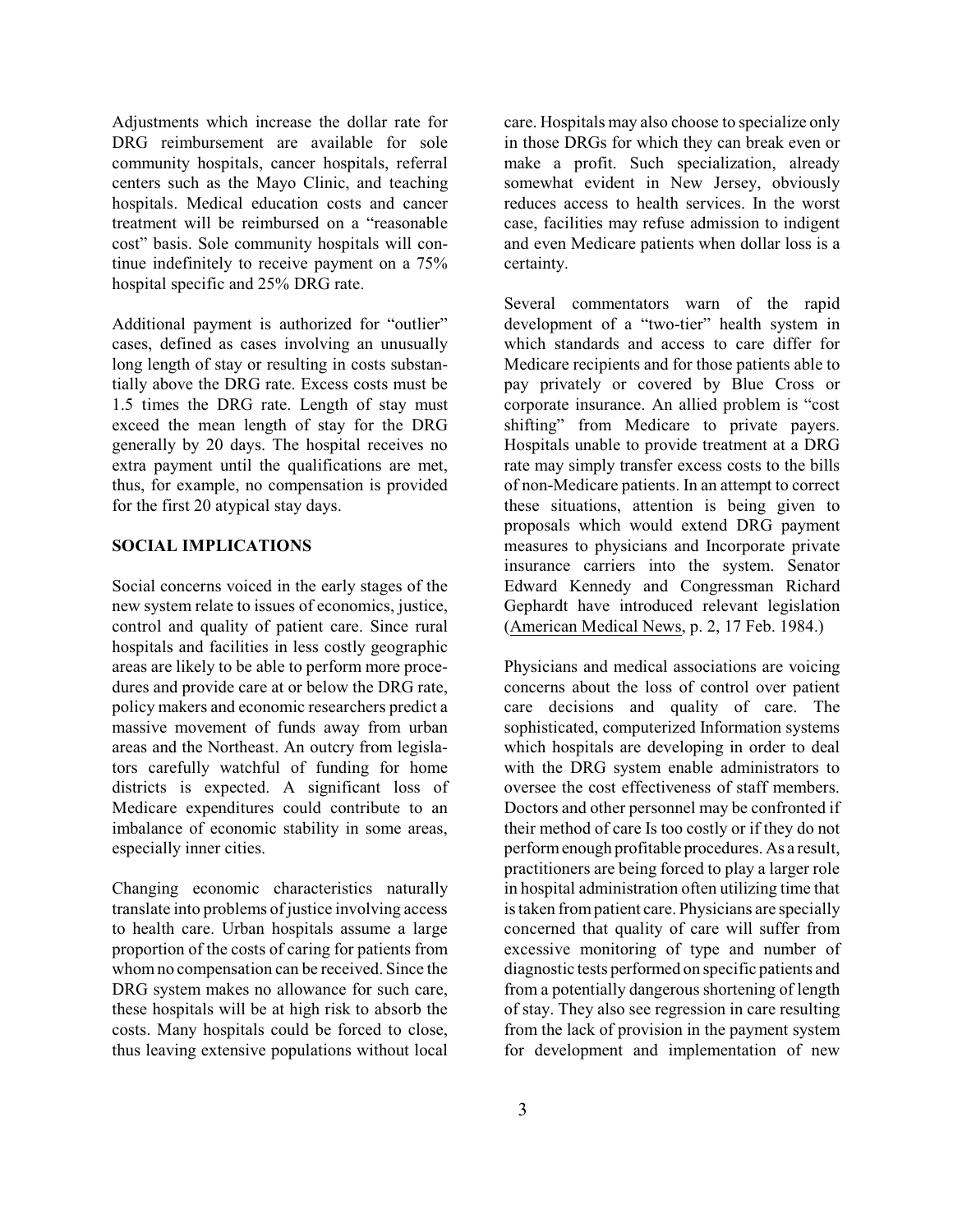technologies.

The Health Research and Educational Trust of NewJersey, an Independent health policy research firm headed by J. Joel May and based in Princeton, is conducting the most extensive evaluation to date of the DRG payment system. Dealing primarily with New Jersey's experience, published reports provide much needed factual data and impact analysis of a system in effect for four years. Several reports from this group are listed at the end of this Scope Note.

Those interested in the social effects of the Prospective Payment System and DRG5 are encouraged to contact the Center for Bioethics Library or their affiliated medical library. At present, the HEALTH PLANNING AND ADMINISTRATION computer database, part of the National Library of Medicine's MEDLARS system, provides the most comprehensive literature coverage of this Issue. Computer searchers utilizing the MEDLIARS system may choose the following subject terms:

#### CASE MIX

(as of 6/84, the term "Diagnosis Related Groups" maps automatically to CASE MIX)

#### REIMBURSEMENT, PROSPECTIVE

HEALTH INSURANCE FOR AGED AND DISABLED, TITLE 18, legislation and jurisprudence

The Center for Bioethics Library can provide research assistance and computer searches of its database, BIOETHICSLINE (also available in the MEDLARS system).

Center for Bioethics Library Kennedy Institute Georgetown University Washington, DC 20057 (202) 625-2383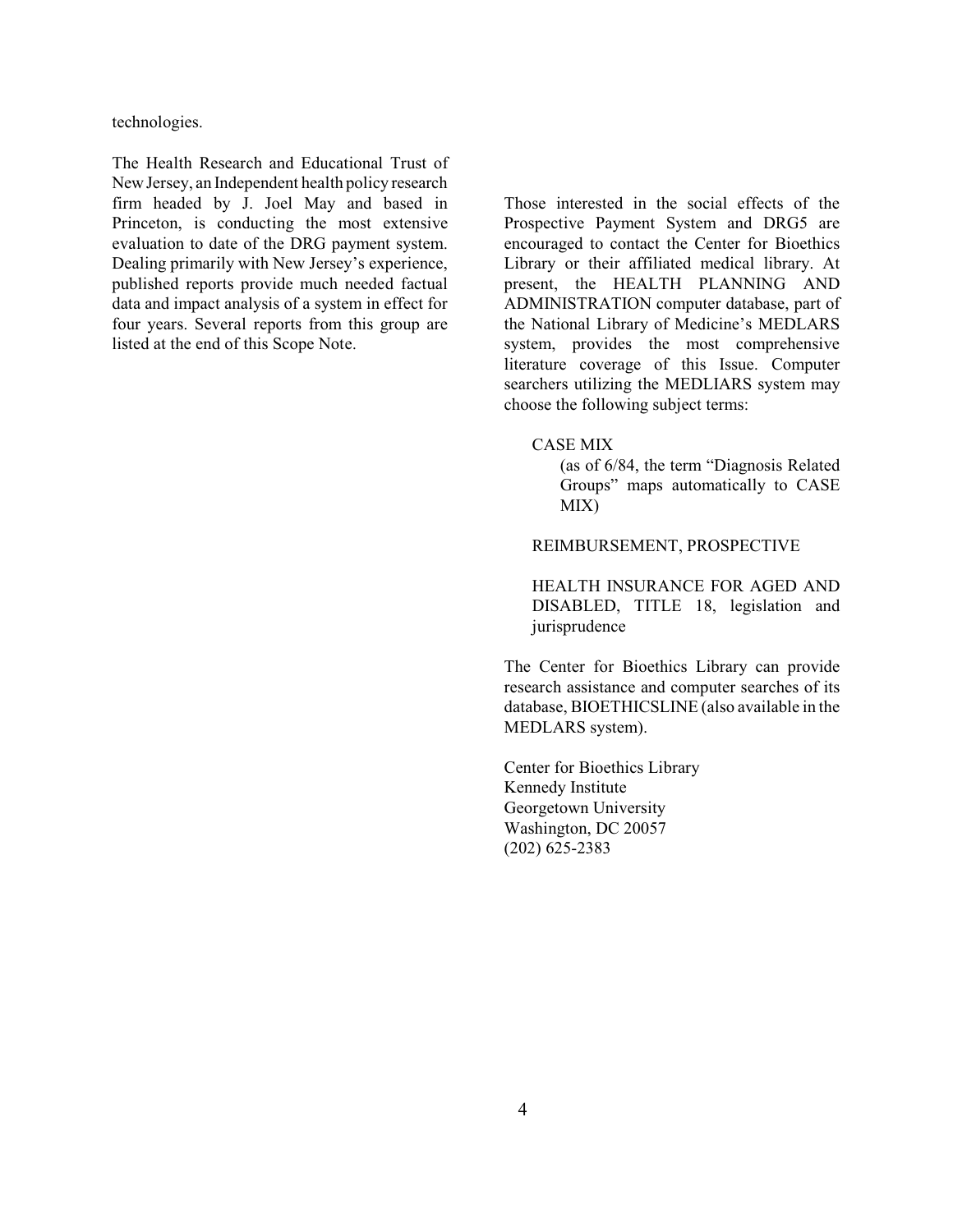#### **GUIDEBOOK**

American Medical Association. Group on Health Service Policy. **DRGS AND THE PRO-SPECTIVE PAYMENT SYSTEM: A GUIDE FOR PHYSICIANS**. Chicago: American Medical Association, 1983. 70 p. \$2.50.

The handbook effectively informs physicians of the basic requirements and objectives of the Prospective Payment System for medicare inpatient hospital services. The requirements of the legislation are carefully detailed including services covered, types of hospitals exempted, clear explanation of payment formulas, and adjustments for special facilities and outlier cases. The role of Peer Review Organizations in maintaining quality of care and the duties of the Prospective Payment Assessment Cousnission are detailed. A brief discussion of implications for physicians and hospitals cites economic risk, the tendency for hospitals to limit services to those procedures In which it can be most efficient and retain a profit, a hesitancy to acquire the latest technologically advanced equipment, and "costshifting" of charges from medicare to private payers. A list of the 467 Diagnosis Related Groups, with payment weighting factors, is appended, as Is a useful glossary of terms end a bibliography.

#### **FEDERAL REGULATIONS**

U.S. Department of Health and Human Services. Health Care Financing Administration. "**MedicareProgram;Prospective Pay-ment for Medicare Inpatient Hospital Services. Final Rule**." *FEDERAL REGISTER* 49(1): 234-334, 3 January 1984.

Regulations which implement Title VI of the Social Security Amendments of 1983 (Public Law 98-21) change the method of payment for inpatient hospital services from a cost-based, retrospective reimbursement system to a prospective payment system based on diagnosis. The text published herein reflects decisions on issues raised by connentators inresponse to the Interim Final Rule and Notice published in the Federal Register on 1 September 1983 (48 FR 39752-39890). The Final Rule catalogs number and types of public consents; lists hospitals excluded from the regulations; details the payment procedures under the Prospective Payment System and the methodology for determination of payment rates; lists additional payments for outlier cases, medical education costs, and certain types of hospitals; explains the components of the review system; and ends with an analysis of the impact of the legislation on hospitals, hospital employees, physicians, patients and the diffusion of technology. A significant number of the 2739 consents received centered on the DRGs for alcoholism and drug abuse treatment, the effects of rebundling on registered nurse anesthetists, the definition of non-physician services, and the definition of excluded rehabilitation and psychiatric facilities.

U.S. Department of Health and Human Services. Health Care Financing Administration. "**Medicare Program; Prospective Payments for Medicare Inpatient Hospital Services. Interim Final Rule**." *FEDERAL REGISTER* 48(171): 39752-39890, 1 September 1983.

Materials published in this Interim Rule are not repeated in the January 3 Final Rule, therefore both sets of regulations are needed by those Investigating the new payment system. Additional technical information, formulas, and statistics printed herein include a more thorough explanation of the features of the Prospective Payment System; examples of discrepancies in charges among various hospitals for similar services; formulas for determining DRG payment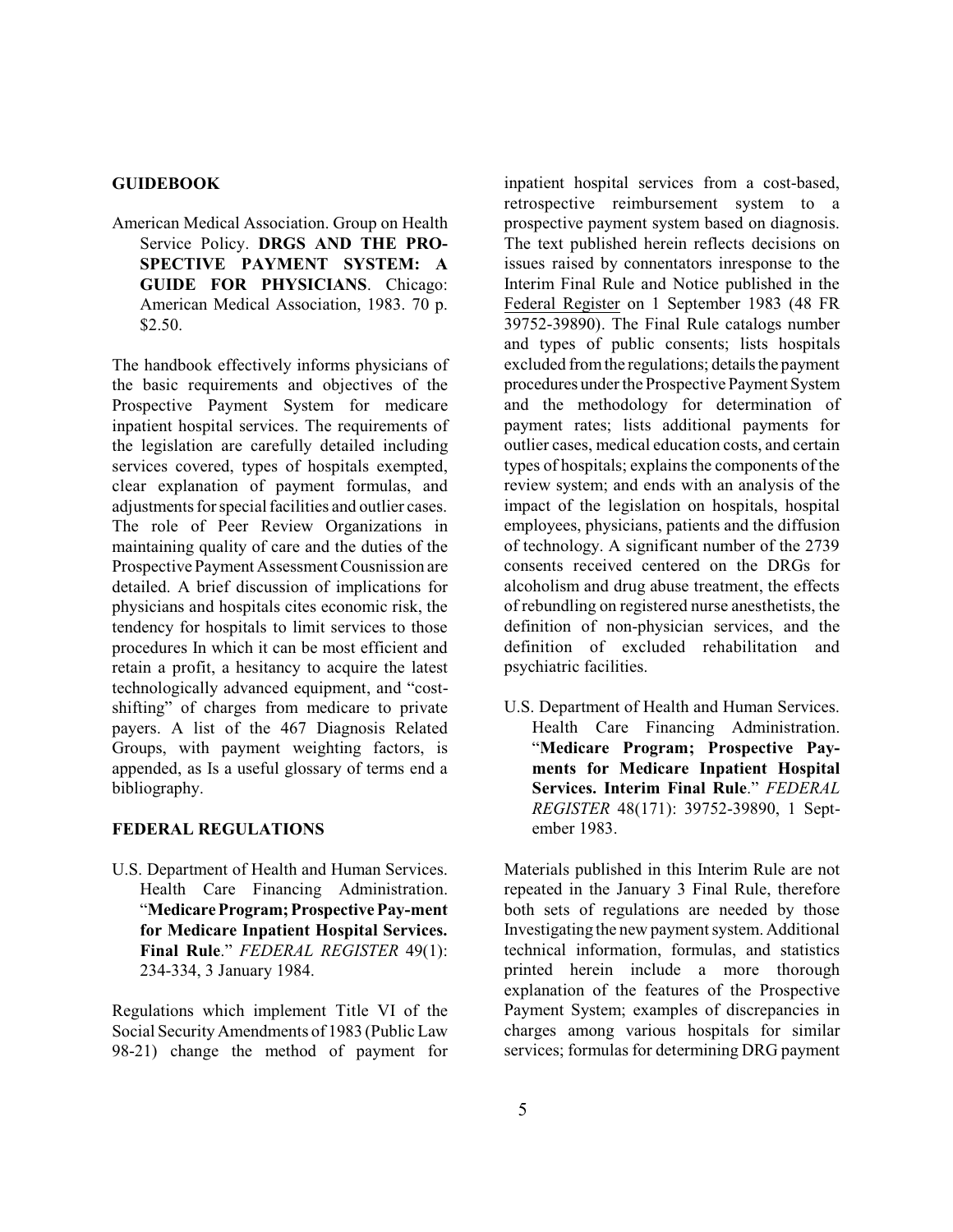including hospital specific factors; principles of reimbursement for categories of costs including outpatient dialysis, depreciation, teaching activities, research, etc. Also appends tables presenting case mix indexes by provider number, wage indexes for urban and rural areas; and a complete listing of diagnosis related groups with weighting factors and mean length of stay.

#### **ARTICLES**

Henderson, Robert R. and May, J. Joel. "**The Business Conmiunity Looks at DRG-Based Hospital Reimbursement**." *HEALTH AFFAIRS* 2(1): 38-49, Spring 1983.

A dialog between Henderson, of the New Jersey Business Group on Health, and J. Joel May, President of the Health Research and Educational Trust(an independent health policy research firm) considers the business community's concerns about the establishment of the DRG payment system in New Jersey, where it has been in operation since 1980. May admits that data is not yet sufficient to confidently declare whether changes have occurred in quantity or quality of care, access, and costs. The most evident concern ofthe business community is whether costshifting has resulted in Inequitable charges to Blue Cross and corporation health plans. Company comparisons of DEC and itemized bills indicate that DEC charges are higher, and revenues of hospitals in the system increased at a greater rate than those not In the system during the first year. May explains that early DRG payments were made deliberately high to "sweeten the pot" and accelerate hospital cooperation. However, the existence of information on the profitability of procedures willstimulate sound business practices and "ratchet down" costs. The DEC system discourages new technologies since 1982 and 1983 rates are based on 1979 data with only inflation increases. Thus, innovation is eliminated from the payment equation. Henderson reports concerns among New Jersey physicians that the DEC process will decrease quality of care particularly by shortening length of hospital stay.

May explains that quantity of care has been reduced but he is unable to equate it to changes in quality of care. AHA Annual Survey Data reports an insignificant reduction of 0.1 day in length of stay in New Jersey community hospitals between 1979 and 1981.

Hornbrook, Mark C. "**Allocative Medicine: Efficiency, Disease Severity, and the Payment Mechanism**." *ANNALS OF THE AMERICAN ACADEMY OF POLITICAL AND SOCIAL SCIENCE* 468: 12-29, July 1983.

Three types of payment mechanisms for health care are examined in an effort to provide information needed to select an appropriate payment policy to achieve a socially acceptable allocation of resources. The plans discussed are capitation (HMOs), fee-for-service, and fee-perdiagnosis. Implications of each plan regarding types of services provided, allocation of resources, and access equity are detailed. Regarding fee-perdiagnosis, or a prospective payment system, the author points out that once a fee has been set for a specific diagnosis, providers face an incentive to provide lower quality care in order to maximize operating profits. There is also an incentive to upgrade the reported diagnosis for purposes of reimbursement while care is given for a less costly diagnosis. Another serious problem is the lack of coverage for preventive care. Ethical consequences are seen in the concept of grouping patients into disease classes since the broader the class definition, the more likely that some patients will not receive the most appropriate treatment. Current policy proposals will result In a two-tier health care system where lower income groups will face capitation and fee-per-diagnosis schemes with severe budgetary constraints while higher income groups will still have access to unconstrained fee-for-service systems.

Iglehart, John K. "**Medicare BeginsPro-spective Payment of Hospitals**." *NEW ENG-LAND JOURNAL OF MEDICINE* 308(23): 1428-1432, 9 June 1983.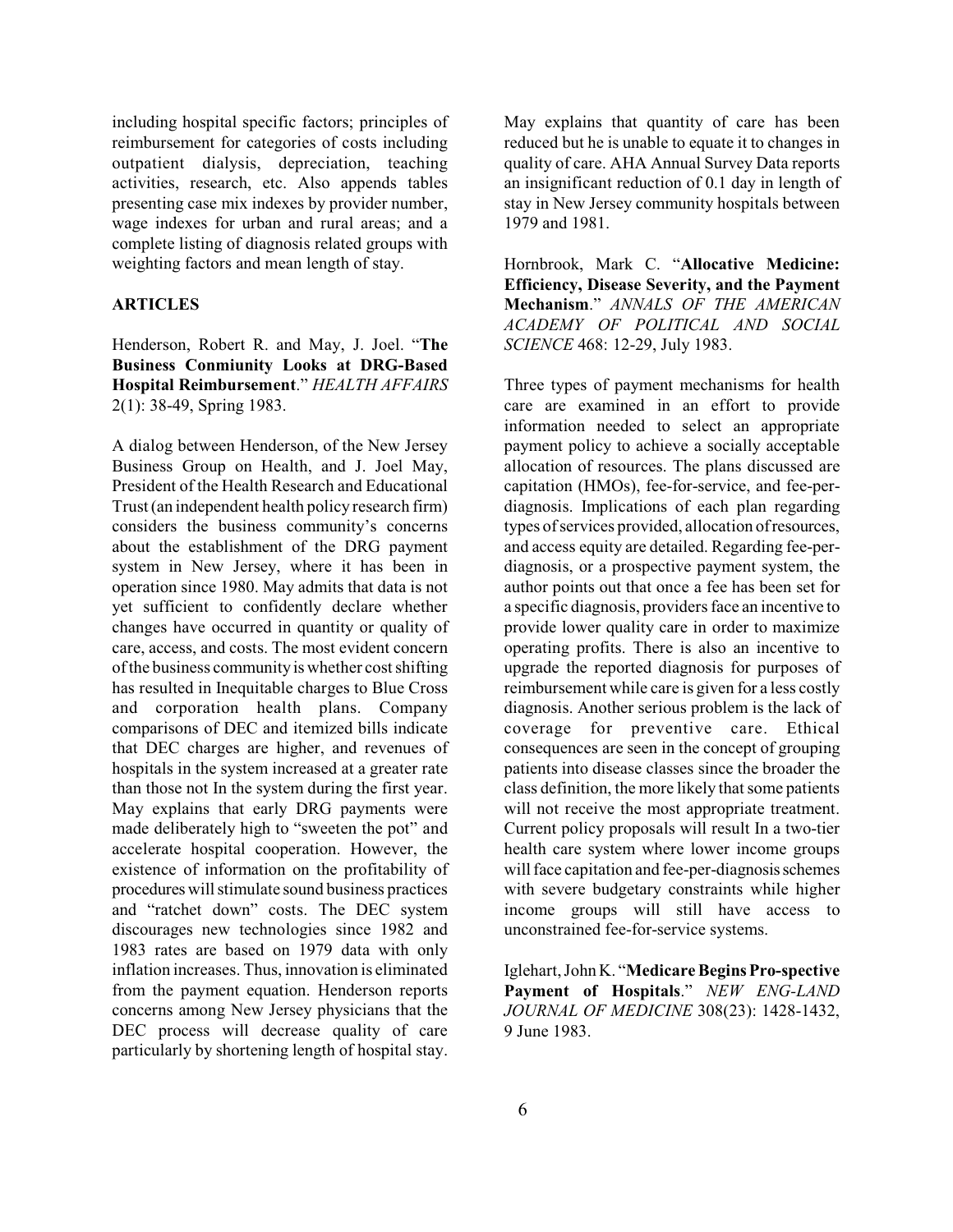The swift passage of legislation enacting the Prospective Payment System for Medicare reimbursement to hospitals Is reviewed. The author also explains specific aspects of the legislation which received strong administration and lobbying support. The Tax Equity and Fiscal Responsibility Act (TEFRA) of 1982 caned for the development of a prospective payment proposal. In response, Secretary Richard Schweiker submitted a report in December 1982 containing the administration's plan. This proposal was quickly introduced as a bill. The administration's policy reveals a view of health care as an economic product rather than a social good. The bill was attached to the rapidly moving Social Security Amendments of 1983. Few legislators were ever involved with the bill and most work was done behind the scenes by legislative aides. The most bitterly fought-over issue regarded Medicare's long-standing policy of paying for-profit hospitals a return on equity, that is, compensation for investment risk. The administration, Senators Dole and Durenberger supported retention despite objection from six major health organizations. Most equity funding remains intact. Effects of the legislation will be the provision of an Incentive for hospitals to underserve patients and a significant redistribution of payments from high-cost to low-cost hospitals in different sections of the country.

Iglehart, John K. "**The New Era of Prospective Payment for Hospitals**." *NEW ENGLAND JOURNAL OF MEDICINE* 307(20): 1288-1292, 11 November 1982.

The federal government's adoption of a prospective payment system for hospitals will place all factions of the health care system at greater financial risk for medical actions. The Diagnosis Related Groups system developed by John D. Thompson, head of the Yale School of Medicine's Division of Health Services Administration, has been modified by the Health Care Financing Administration to fit cases that typify elderly patients. Hospital organizations have aggressively lobbied to incorporate an

incentive payment provision in the newlegislation which allows hospitals to retain a portion of funds if its costs are below the DRG target rate. Since new legislation affects only Medicare payments, it ca be assumed that hospitals will shift costs to private-charge payers such as commercial Insurers and Blue Cross plans. Another major issue Is a reduction in access to hospital care for Medicare beneficiaries. Seven states have already developed prospective payment systems; Massachusetts, Connecticut, Washington, Rhode Island, New York, New Jersey, and Maryland. In New York and Maryland [and now New Jersey], legislation has extended the payment system to all payers. As the primary patient advocates within a hospital, physicians must become more involved in planning for the "new era of limits."

Lewis, Stephen. "**Speculations on the Impact of Prospective Pricing and DRGs**." *WESTERN JOURNALOFMEDICINE*140(4): 638-644, April 1984.

A thorough exploration of foreseeable effects of prospective payment and DRGs reports implications to the payer, the provider, and the patient. For the payer, the most important consequence is cost shifting. A hospital unable to break even on a prospective rate from one payer will attempt to recover costs from other payers, usually the private sector. This has already led to pressure for all-payer plans in states and even Congressional moves for a national all-payer system. Impacts on health care providers are extensive. Physicians and hospitals will have to cooperate closely to reduce utilization of services since hospitals will be at risk for costs over the DRG allotment. Computerized systems make It easy to pinpoint individual physicians who generate profits and losses. Hospitals may seek to maximize use of profitable services end avoid "loss leaders." Such specialization has begun to appear In New Jersey. A major effect, caused by imposition of urban and rural rates for each DRG, will be a radical shifting of funds from high-cost to low-cost hospitals. Two forms of "gaming," or manipulation, hospitals will assume in order to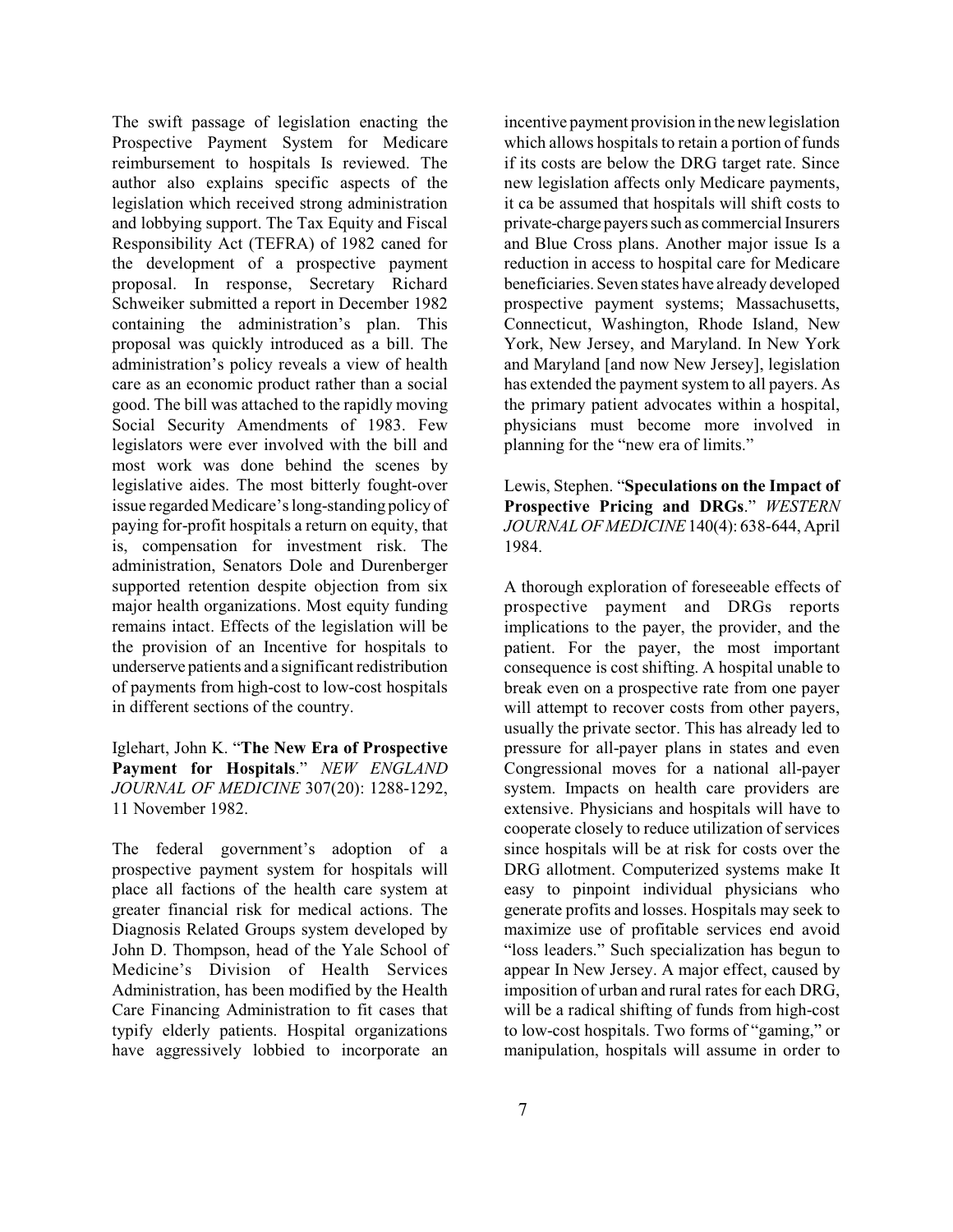maximize reimbursement are "DRG creep," involving a shift from lower to higher cost categories and the "unbundling" or divestiture of functions such as laboratory and radiology facilities. Finally, the patient is likely to face reductions In length of stay, and readmission under differing diagnoses in order to allow the hospital to collect multiple DRG payments. Backup diagnostic procedures will be reduced and new therapies will be more slowly- adopted. Since inner-city and rural public hospitals carry the burden of underreimbursed care, they will be most threatened by the new system and may be forced to close causing a severe reduction in access to care. Lewis closes with the ominous statement that "for some patients. . .the more immediate issue will be whether any care is available at all, regardless of quality."

Pellegrino, Edmund D. "**Competition: New Moral Dilemmas for Physicians, Hospitals**." *HOSPITAL PROGRESS* 64(2): 8, 10, 22-25, February 1983.

Dr. Pellegrino reflects on the potential ethical and social issues which will arise from new payment plans for hospitals and the intrusion of the concept of profit into health care facilities, lie feels that our government is "defecting on its responsibilities" to care for the poor, the chronically ill, and the aged. It will be morally necessary for church-related hospitals to assume the care of those patients who are not "profitable." Competition is seen to displace the focus of hospitals from care to cost. Physicians should exercise responsibility by utilizing only treatments which are effective, but they must not become "agents of fiscal or social policy" by deciding who is more deserving of care. If we are forced to limit the availability of certain types of treatment, such decisions Involving "life raft" ethics should be made in the realm of public policy, not by physicians on an individual basis. This distinguished physician and scholar unequivocally states that "if price becomes the driving principle for delivering care, quality will suffer."

Physicians will be forced into the role of entrepreneurs, within which it will be difficult to separate personal and patient Interests. Energies given to marketing and competing are taken away from the care of the sick.

Rosko, Michael D. "**The Impact of Prospective Payment: A Multi-Dimensional Analysis of New Jersey'sSHARE Program**." *JOURNAL OF HEALTH POLITICS, POLICY, AND LAW* 9(1): 81-101, Spring 1984.

An evaluation of New Jersey's Standard Hospital Accounting and Rate Evaluation (SHARE) program explores the efficiency of a statemandated prospective payment system. SHARE, in effect from 1975-1982, preceded New Jersey's present DUG payment program. An analysis of the strengths and weaknesses of SHARE, considered in relation to efficiency, provider viability, purchaser equity, and low administrative costs, provides implications for DRG programs. Since SHARE mandated payments for two groups of patients, those covered by Medicare and Blue Cross, it differs from New Jersey's DRG system which applies to all payers, and from the national prospective payment system which applies only to Medicare recipients. It is determined that SHARE did succeed in constraining the rate of increase of hospital expenditures and incurred very low administrative costs. However, Its lack of universal rate regulation led to cost shifting to other payers and threatened the viability of inner city hospitals because of their uncontrollable financial burdens (indigents, higher input prices, bad debts) which were not accounted for in the payment methodology. It has been determined that nonregulated, charge-based purchasers paid up to 25% more per patient day than regulated purchasers. Rosko predicts that the Medicare prospective payment system will severely jeopardize the existence of many inner city hospitals. While New Jersey moved to universal rate regulation, architects of the U.S. Medicare payment program have not learned this lesson. Another disadvantage of a DRG program is heavy reliance on diagnostic reporting by hospitals. In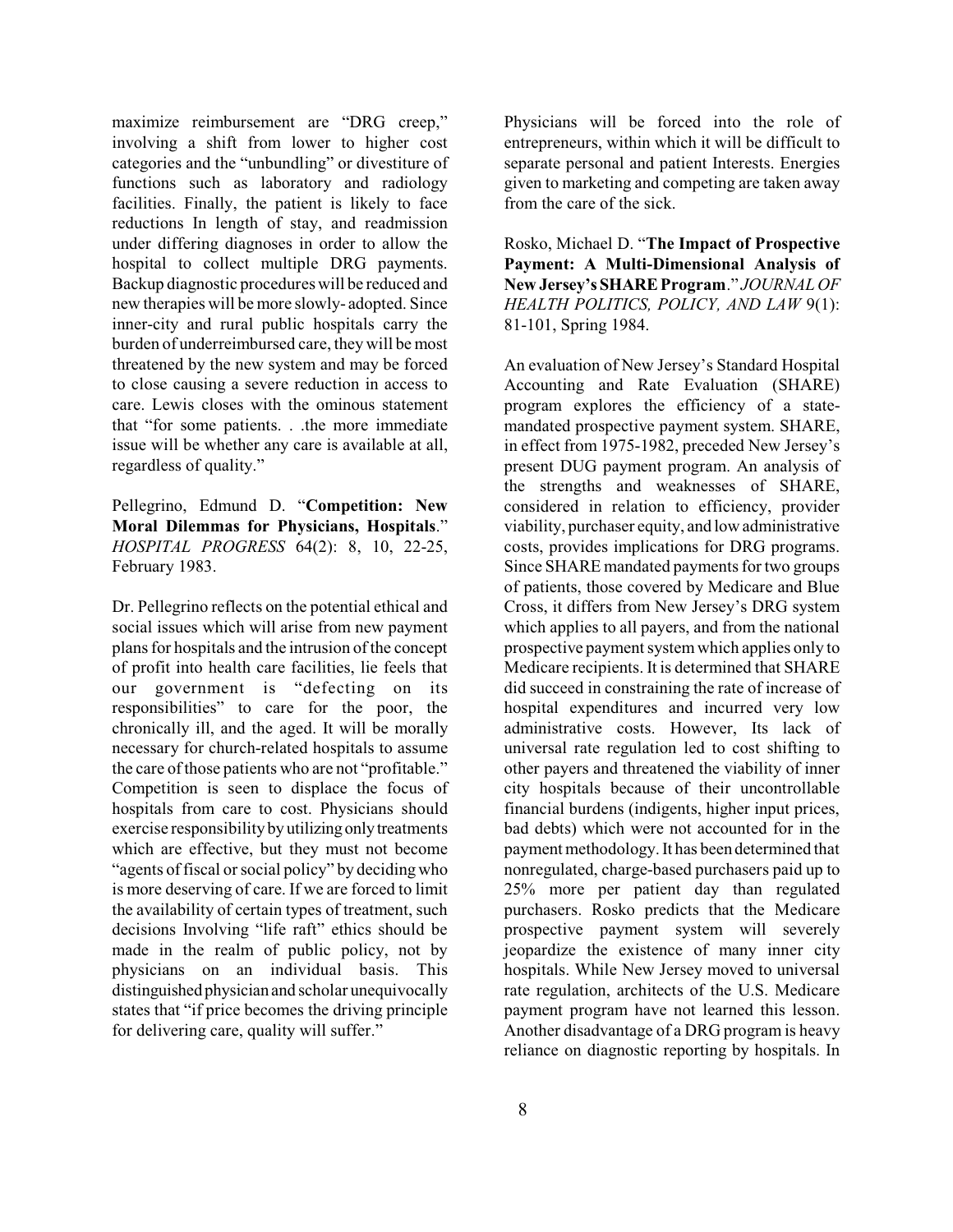the absence of sophisticated monitoring, "upcoding" of patients to higher paying DRGs is almost a certainty.

Spivey, Bruce B. "**The Relation Between Hospital Management and Medical Staff Under a Prospective Payment System**." *NEW ENGLAND JOURNAL OF MEDICINE* 310(15): 984-986, 12 April 1984.

An M.D. explores the potential for crisis between hospital managers and medical staff generated by the advent of prospective payment systems. The success of a hospital may well become dependent on the ability of the two factions to work together. Marketing and advertising will become more common, and physicians will attempt to align themselves with a specific hospital or large system thus affecting patterns of patient referral. Management may be placed in the inappropriate role of regulating or modifying physician behavior. Sophisticated information systems will allow managers to monitor physician activities. If a strong partnership does not exist, a "blood bath" could result. Since evaluation of the costeffectiveness of DRGs is simple to accomplish, management will havemore input into eliminating expensive tertiary services and acquiring new technologies. The medical staff will become more actively involved in management when they are provided with detailed information on costs. Compensation for such activities may be demanded. Under the DRG system, standards of care and protocols will increase in importance and national societies will be called on to develop such guidelines.

Wasserman, Jeffrey; May, J. Joel; and Schwartz, Daniel H. **"The Doctor, The Patient, and the DRG**." *HASTINGS CENTER REPORT* 13(5): 23- 24, October 1983.

A case study occurring at Lakeview Hospital in New Jersey, where reimbursement on the basis of DRGs has been in effect since 1980, demonstrates the pressure that can be placed on doctors to perform procedures that may not be In the

patient's interest. A computer report revealed to hospital management that Dr. Daniel Weiner performed comparatively fewer caeserian deliveries than other physicians, and that reimbursement for routine deliveries fell just short of covering incurred expenses while payment for caesarlan sections allowed the hospital to make a "profit." Dr. Weiner was urged by the hospital's medical director to follow tradition and utilize the caesarian mode for women with a history of such deliveries. Dr. Weiner, however, disagreed with his colleagues regarding the necessity for repeat caesarlan deliveries. Comeentary on this case centers on the ethical implications of weighing financial considerations against a physician's judgment. J. Joel May contends that it is ethical for hospital management to point out financial considerations but that final treatment decisions must remain with the physician

Wirtschafter, David. "**The Impact of DRCs on Medical Management**." *ALABAMA JOURNAL OF MEDICAL SCIENCES* 21(1): 86-95, 1984.

The Assistant Chief of Staff, University of Alabama Hospitals, discusses his hospital system's response to Medicare's prospective pricing and DRG classification. Although national payment standards were developed using a 20 percent sample of Medicare claims, the large number in the database Is insufficient to provide statistically valid means and standard deviations. Since the DRGs are based on historical data and have a built-in four year administrative lag period, they are guaranteed to be a "foSsilized nomenclature for clinical medicine." The system emphasizes surgery and makes no explicit reference to severity of Illness. Physician assignment of the principal diagnosis is the critical ingredient. The university hospitals have upgraded computer systems, reporting procedures, and data gathering since medical records are central to reimbursement. The problems of sequencing errors, that is, the selection of a different condition as the one chiefly responsible for admission, must be recognized by hospital administration. A typical example demonstrates